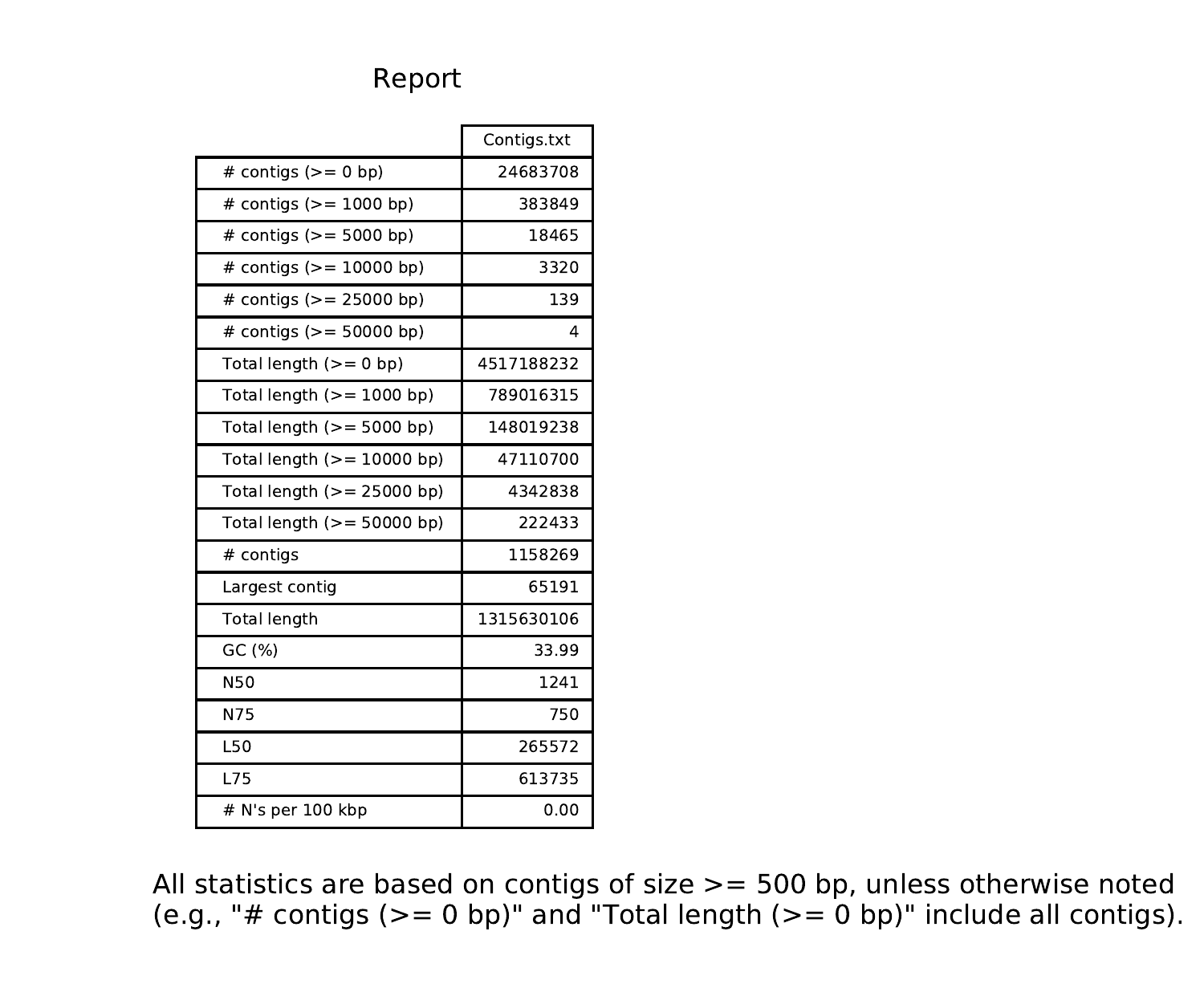

Nx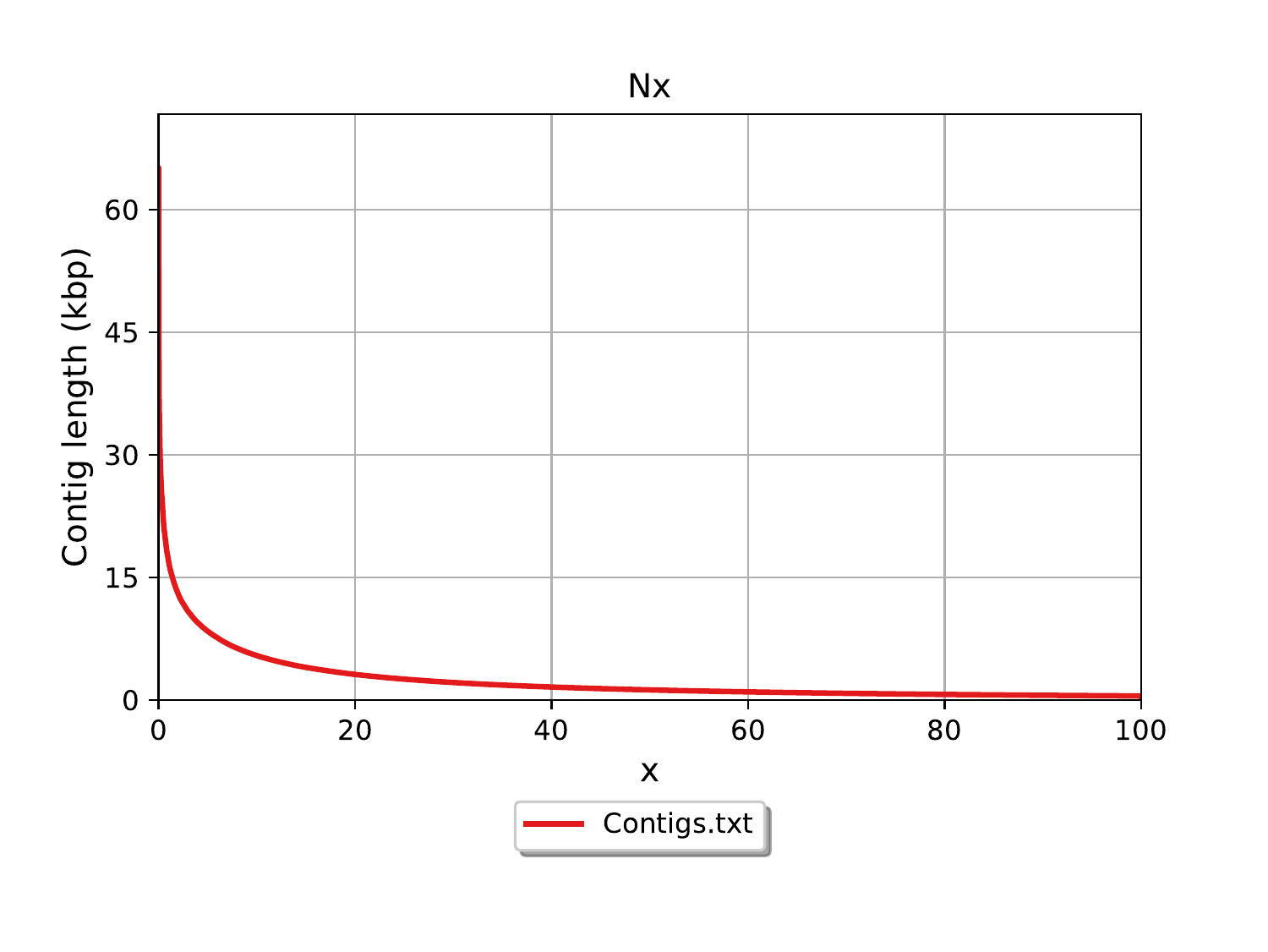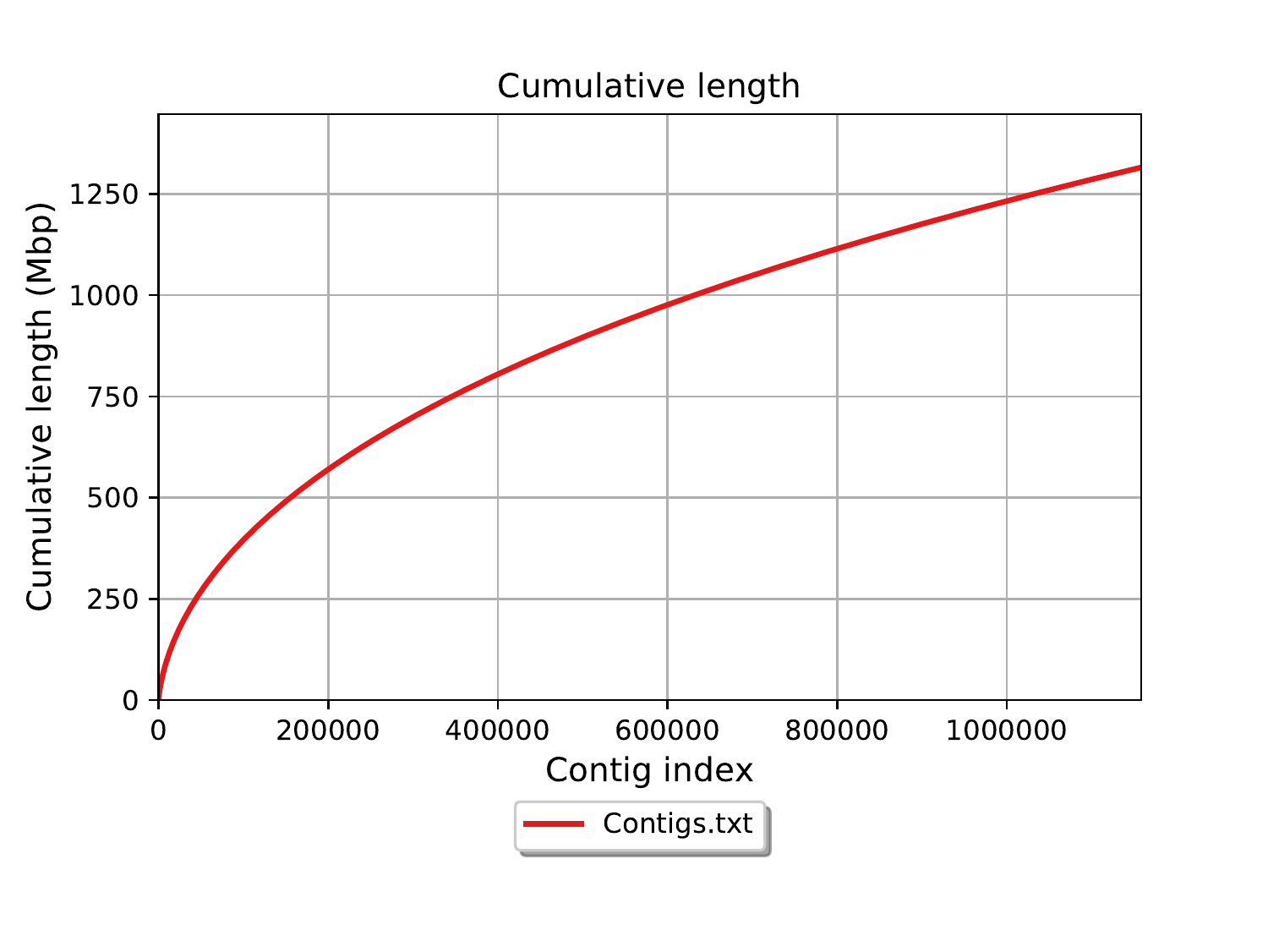## GC content